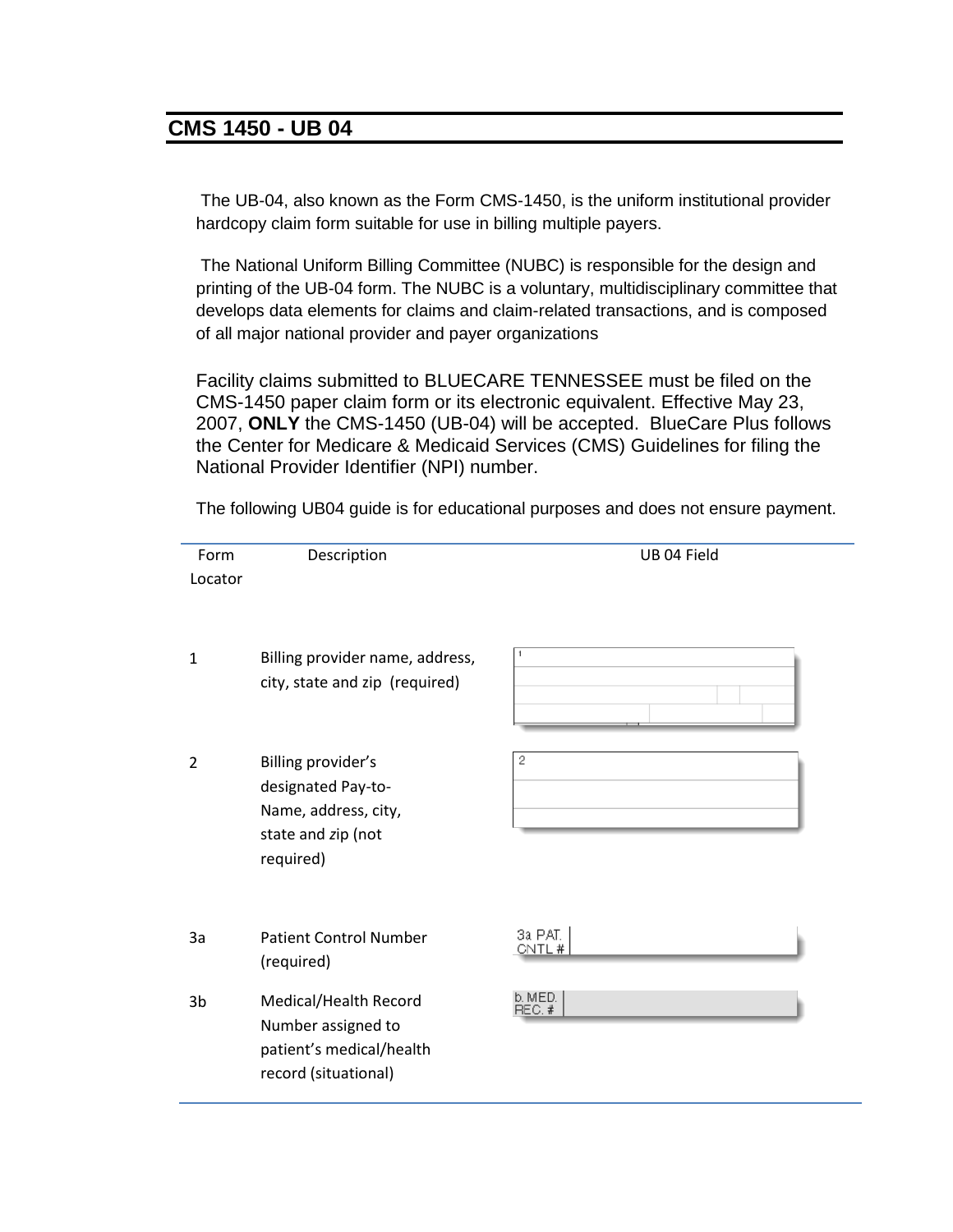| Form           | Description                                                                                                                                                                                          | UB 04 Field                                                      |
|----------------|------------------------------------------------------------------------------------------------------------------------------------------------------------------------------------------------------|------------------------------------------------------------------|
| Locator        |                                                                                                                                                                                                      |                                                                  |
| $\pmb{4}$      | Four-digit<br>alphanumeric code<br>gives three specific<br>pieces of information<br>after a leading zero<br>(required). Code<br>structure available in<br>the <b>Internet Only</b><br><b>Manuals</b> | 'YPE.<br>OF BILL                                                 |
| 5              | Federal Tax ID (required)                                                                                                                                                                            | 5 FED. TAX NO.                                                   |
| 6              | <b>Statement Covers Period</b><br>(the from and through<br>dates (required))<br>MMDDYY format.                                                                                                       | $\epsilon$<br>STATEMENT COVERS PERIOD<br><b>FROM</b><br>THR OUGH |
| $\overline{7}$ | Not used                                                                                                                                                                                             |                                                                  |
| 8              | Patient's Name/ID<br>(required)                                                                                                                                                                      | 8 PATIENT NAME<br>$\rm{a}$<br>$\mathfrak b$                      |
| 9              | Patient's address<br>(required)                                                                                                                                                                      | $\rm{a}$<br>9 PATIENT ADDRESS<br>b                               |
| 10             | Patient's birth date in<br><b>MMDDCCYY</b> format<br>(required)                                                                                                                                      | 10 BIRTHDATE                                                     |
| 11             | Patient's sex, M or F<br>(required)                                                                                                                                                                  | 11 SEX                                                           |
| 12             | Admission or start of<br>care date (required)                                                                                                                                                        | ADIVITS STON<br>13 HR 14 TYPE<br>12<br><b>DATE</b><br>15 SRC     |
| 13             | Admission hour (not<br>required)                                                                                                                                                                     | ADMISSION<br>13 HR   14<br>14 TYPE 15 SRC<br>DATE<br>12          |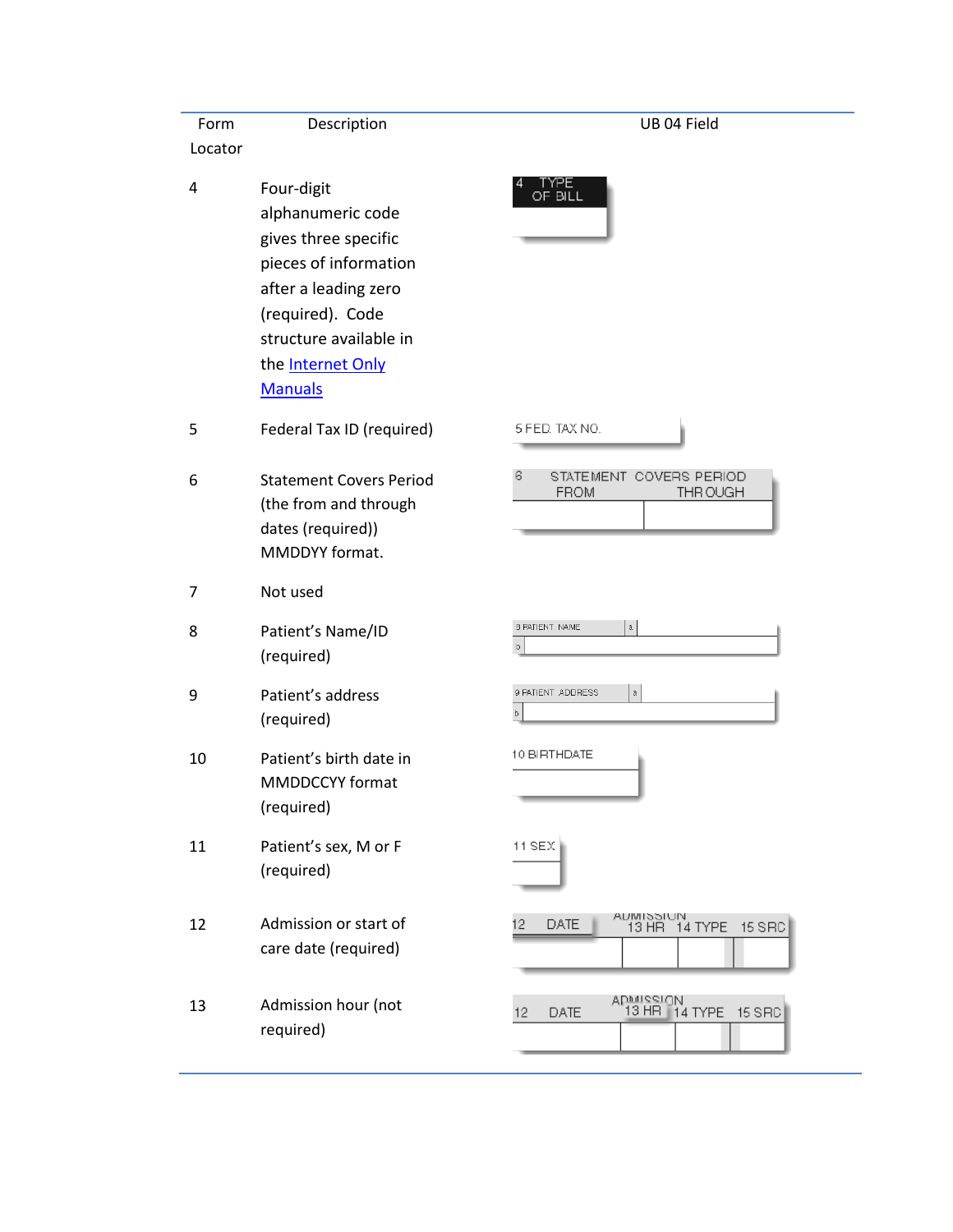| Form<br>Locator | Description                                                                                                                                                            |                            |
|-----------------|------------------------------------------------------------------------------------------------------------------------------------------------------------------------|----------------------------|
| 14              | Priority (type) of<br>admission or visit<br>(required) Codes also<br>available from the<br><b>NUBC</b> via the NUBC's<br>Official UB-04 Data<br>Specifications Manual. | $12 \overline{ }$<br>DATE  |
| 15              | Point of origin for<br>admission or visit<br>(required)                                                                                                                | 12<br>DATE                 |
| 16              | Discharge hour (not<br>required)                                                                                                                                       | 16 DHR                     |
| 17              | Patient discharge status<br>(required) This code<br>indicates the patient's<br>discharge status as of<br>the "Through" date of<br>the billing period (FL 6).           | 17 STAT                    |
| $18 - 28$       | Enter corresponding<br>code to describe any<br>condition or event that<br>may apply to this billing<br>period. (situational)                                           | $\overline{c}$<br>18<br>19 |
| 29              | Accident State (not<br>used)                                                                                                                                           |                            |
| 30              | Untitled (not used)                                                                                                                                                    |                            |
| 31-34           | Occurrence Codes and<br>Dates (situational)                                                                                                                            | OCCURRENCE<br>31<br>CODE   |
| 35-36           | Occurrence Span Code<br>and Dates (situational)                                                                                                                        | 35<br>CODE<br>OCCUF        |
| 37              | Untitled (Not used)                                                                                                                                                    |                            |
|                 |                                                                                                                                                                        |                            |

| 2 | DATE. | ADMISSION,<br>13 HR 14 TYPE 15 SRC |  |
|---|-------|------------------------------------|--|
|   |       |                                    |  |
|   |       |                                    |  |

UB 04 Field

| 12 <sup>2</sup> | DATE. | ADMISSION | 13 HR 14 TYPE 15 SRC |  |
|-----------------|-------|-----------|----------------------|--|
|                 |       |           |                      |  |

|  |  |  |                 | n. |  |
|--|--|--|-----------------|----|--|
|  |  |  |                 |    |  |
|  |  |  |                 |    |  |
|  |  |  | CONDITION CODES |    |  |



| 35<br>CODE | OCCURRENCE SPAN<br><b>FROM</b> | <b>THROUGH</b> | 36<br>CODE | OCCURRENCE SPAN<br><b>FROM</b> | THROUGH |
|------------|--------------------------------|----------------|------------|--------------------------------|---------|
|            |                                |                |            |                                |         |
|            |                                |                |            |                                |         |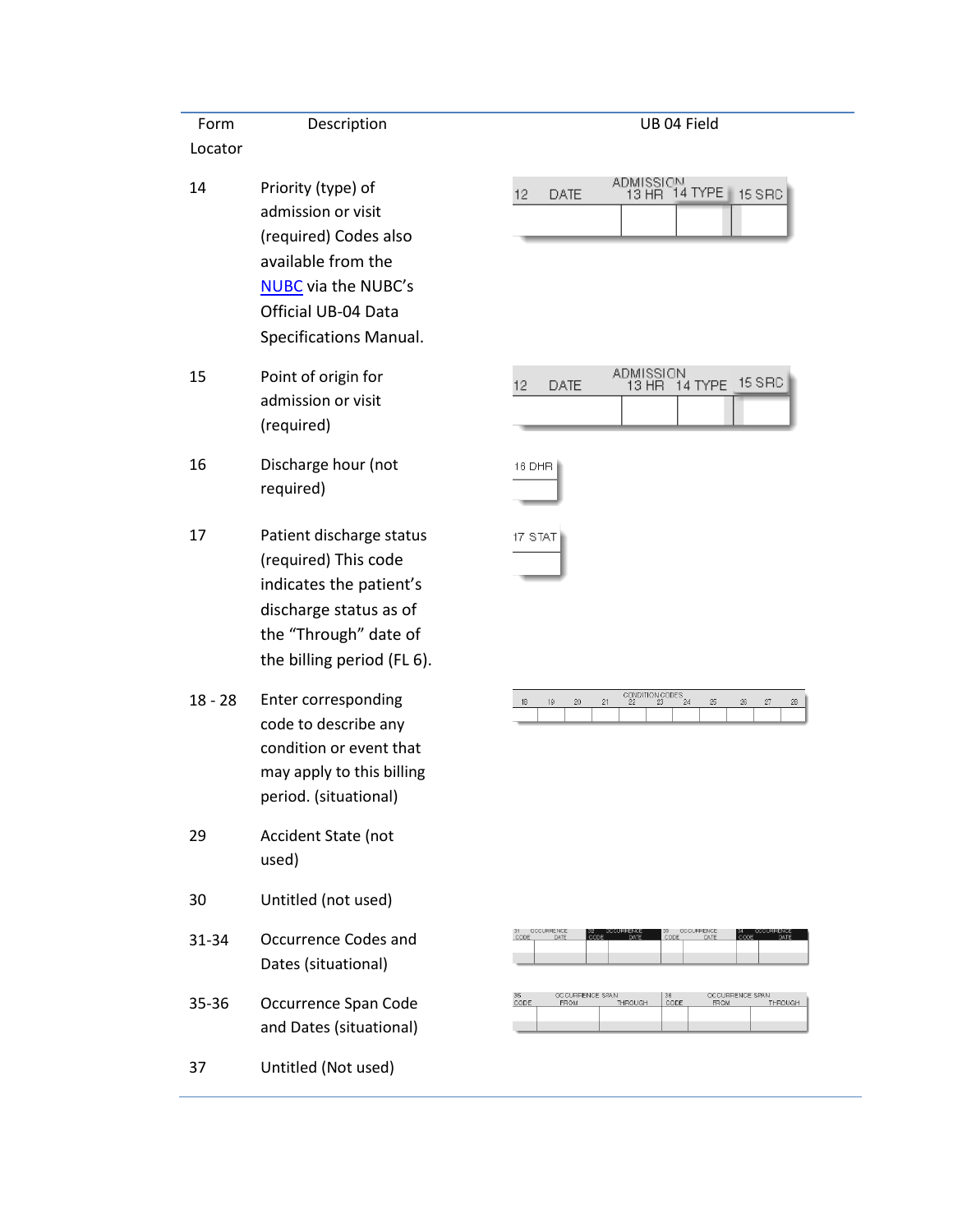| Form    | Description                                                                                                                                  | UB 04 Field                                                                              |
|---------|----------------------------------------------------------------------------------------------------------------------------------------------|------------------------------------------------------------------------------------------|
| Locator |                                                                                                                                              |                                                                                          |
| 38      | Responsible Party (not<br>required)                                                                                                          |                                                                                          |
| 39-41   | Value Codes and<br>Amounts (required)                                                                                                        | VALUE CODES<br>VALUE CODES<br>AMOUNT<br>CODE<br>$\frac{41}{6000}$<br>.<br>CODE<br>a<br>b |
| 42      | Revenue Code<br>(required)                                                                                                                   | 42 REV. GD.                                                                              |
| 43      | Revenue Description<br>(not required)                                                                                                        | 43 DESCRIPTION                                                                           |
| 44      | HCPCS/Rates/HIPPS Rate<br>Codes (required)                                                                                                   | 44 HCPCS / RATE / HIPPS CODE                                                             |
| 45      | Service Date for services<br>(required)                                                                                                      | 45 SERV. DATE                                                                            |
| 46      | <b>Units of Service</b><br>(required)                                                                                                        | 46 SERV. UNITS                                                                           |
| 47      | <b>Total Charges (Not</b><br>applicable for electronic<br>billers)                                                                           | 47 TOTAL CHARGES                                                                         |
| 48      | Non-covered Charges<br>Total non-covered<br>charges pertaining to<br>the related revenue<br>code in FL 42 are<br>entered here.<br>(required) | 48 NON-COVERED CHARGES                                                                   |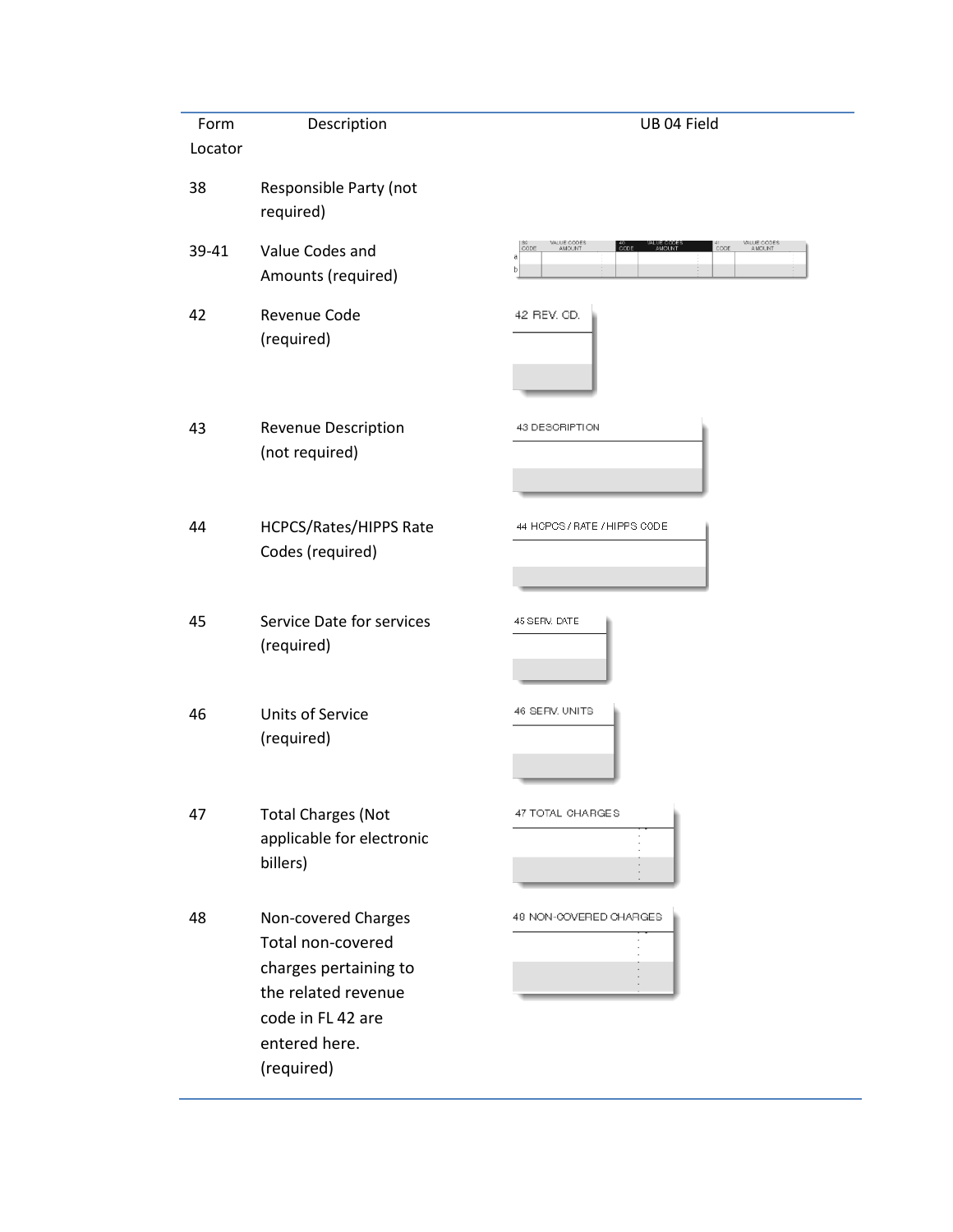| Form<br>Locator | Description                                                                                                                                               | UB 04 Field                  |
|-----------------|-----------------------------------------------------------------------------------------------------------------------------------------------------------|------------------------------|
| 49              | Untitled (Not used)                                                                                                                                       |                              |
| 50A-C           | A (required) Enter the<br>primary payer<br>information<br><b>B</b> (situational) Enter                                                                    | 50 PAYER NAME<br>Α<br>B<br>с |
|                 | secondary payer<br>information if applicable                                                                                                              |                              |
|                 | C (situational) Enter<br>tertiary payer<br>information if applicable                                                                                      |                              |
| 51              | A (required) Enter the<br>primary payer plan<br>identifier or the number<br>assigned                                                                      | 51 HEALTH PLAN ID            |
|                 | <b>B</b> (situational) Enter<br>secondary payer plan<br>identifier or the number<br>assigned if applicable                                                |                              |
|                 | C (situational) Enter<br>tertiary payer plan<br>identifier or the number<br>assigned if applicable                                                        |                              |
| 52              | Release of Information.<br>A "Y" indicates the<br>provider has on file a<br>signed statement to<br>release data to<br>adjudicate the claim.<br>(required) | 62 REL<br>INFO               |
| 53              | Assignment of Benefits<br>Certification (not used)                                                                                                        |                              |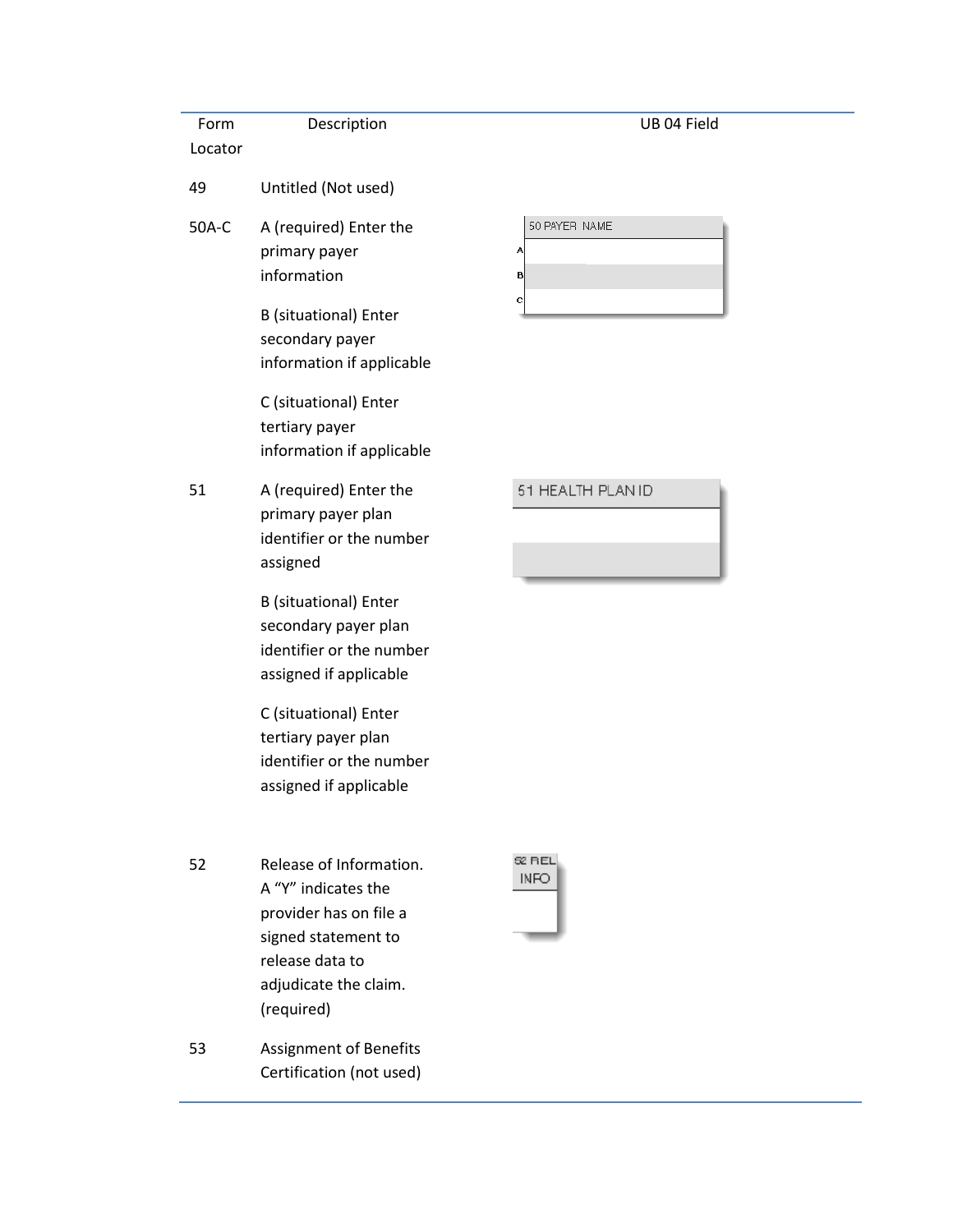| Form<br>Locator | Description                                                                                                | UB 04 Field                             |
|-----------------|------------------------------------------------------------------------------------------------------------|-----------------------------------------|
| 54 A,B<br>& C   | <b>Prior Payments received</b><br>amount to the provider<br>towards this bill                              | 54 PRIOR PAYMENTS                       |
| 55 A, B<br>& C  | Estimated amount due<br>from patient (not<br>required)                                                     | 55 EST. AMOUNT DUE                      |
| 56              | <b>Billing provider National</b><br>Provider ID (NPI)<br>(required)                                        | 56 NPI                                  |
| 57              | Other Provider ID (not<br>used)                                                                            |                                         |
| 58 A, B<br>& C  | Insured's Name under<br>whose name the<br>insurance benefit is<br>carried (required)                       | 58 INSURED'S NAME<br>B                  |
| 59 A, B<br>& C  | Patient's relationship to<br>insured. Code for this<br>field is available at<br>www.nubc.org<br>(required) | 59 P. FIEL<br>Α<br>B<br>C               |
| 60 A, B<br>& C  | Insured's unique ID<br>number                                                                              | 80 INSURED'S UNIQUE ID<br>Α             |
|                 | A - Required<br><b>B</b> - Situational<br>C-Situational                                                    | B<br>$\mathsf C$                        |
| 61 A, B<br>& C  | Insurance group name<br>through which insurance<br>is provided                                             | 61 GROUP NAME<br>Α<br>B<br>$\mathsf{C}$ |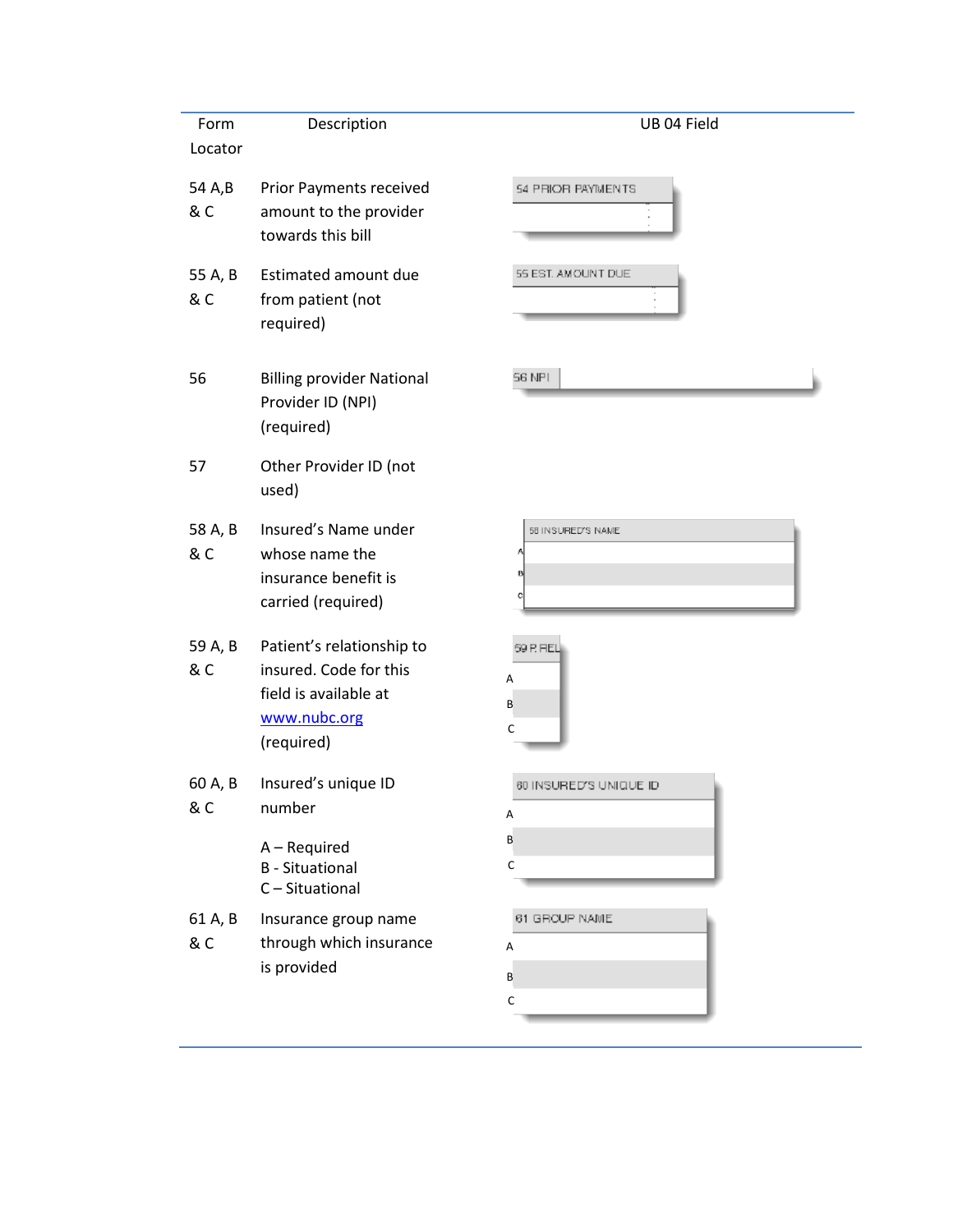| Form           | Description                                                                                                                                                                                                                               | UB 04 Field                                |
|----------------|-------------------------------------------------------------------------------------------------------------------------------------------------------------------------------------------------------------------------------------------|--------------------------------------------|
| Locator        |                                                                                                                                                                                                                                           |                                            |
| 62 A, B<br>& C | Insurance group number<br>through which insurance<br>is provided                                                                                                                                                                          | 62 INSURANCE GROUP NO.<br>A<br>B<br>C      |
| 63             | <b>Treatment authorization</b><br>code or referral number<br>assigned by the payer<br>(situational)                                                                                                                                       | 63 TREATMENT AUTHORIZATION CODES<br>B<br>c |
| 64             | Control number<br>assigned to the original<br>bill by the health plan<br>for internal control<br>(situational)                                                                                                                            | 64 DODUMENT CONTROL NUMBER                 |
| 65             | If the provider is<br>claiming payment and<br>there is WC involvement<br>or EGHP enter the name<br>of employer that<br>provides health care<br>coverage                                                                                   | 65 EMPLOYER NAME                           |
| 66             | Diagnosis and procedure<br>codes (required).                                                                                                                                                                                              | $\frac{66}{D}$                             |
| 67             | <b>Principal Diagnosis</b><br>Code. These codes must<br>be the full ICD diagnosis<br>code, including all five<br>digits where applicable.<br>The principal diagnosis is<br>condition chiefly<br>responsible for an<br>inpatient admission | $\frac{66}{20}$                            |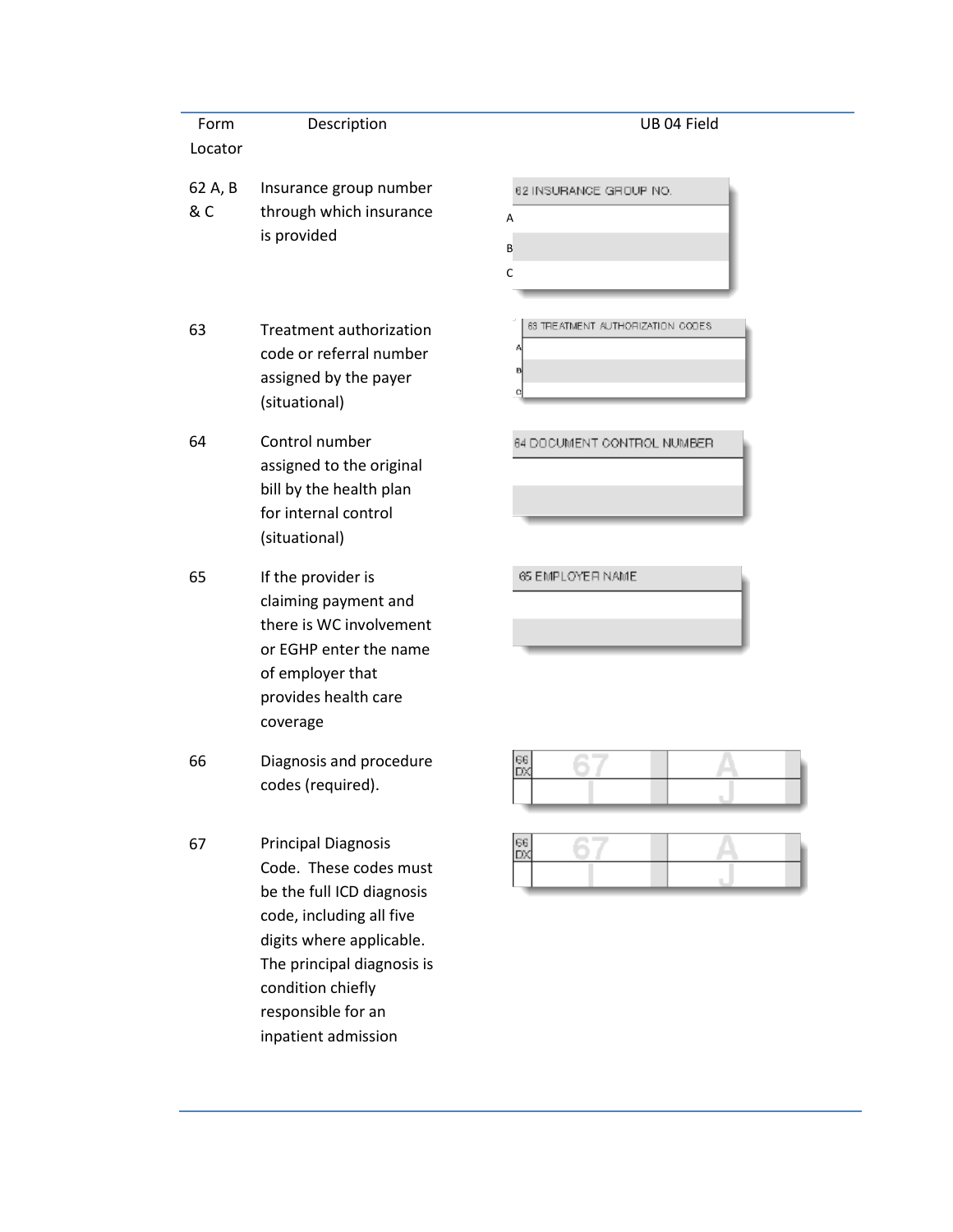| Form         | Description                                                                                                                                                                  | UB 04 Field                                         |
|--------------|------------------------------------------------------------------------------------------------------------------------------------------------------------------------------|-----------------------------------------------------|
| Locator      |                                                                                                                                                                              |                                                     |
| 67 A-<br>67Q | Other Diagnosis Codes.<br>Required when other<br>condition(s) coexist or<br>develop subsequently<br>during the patient's<br>treatment (situational)                          | $\frac{66}{D}$                                      |
| 68           | Not used                                                                                                                                                                     |                                                     |
| 69           | Admitting diagnosis -<br>Diagnosis is the<br>condition identified by<br>the provider at the time<br>of the patient's<br>admission requiring<br>hospitalization<br>(required) | 69 ADMIT<br>DX                                      |
| 70 A-C       | Patient's reason for visit<br>(situational)                                                                                                                                  | 70 PATIENT<br><b>REASON DX</b>                      |
| 71           | <b>Prospective Payment</b><br>System (PPS) code (not<br>used)                                                                                                                | <b>71 PPS</b><br>CODE                               |
| 72           | <b>External Cause of Injury</b><br>(ECI) codes (not used)                                                                                                                    | $\frac{72}{ECl}$                                    |
| 73           | Reserved (not used)                                                                                                                                                          |                                                     |
| 74           | Principal procedure<br>code and date<br>(situational)                                                                                                                        | 74<br>PRINCIPAL PROCEDURE<br>CODE<br>DATE           |
| 74A-E        | Other procedure codes<br>and dates (situational)                                                                                                                             | 74<br>PRINCIPAL PROCEDURE.<br>CODE<br>DATE          |
| 75           | Reserved                                                                                                                                                                     |                                                     |
| 76           | Attending provider<br>name and identifiers                                                                                                                                   | <b>QUAL</b><br>76 ATTENDING<br>NPI<br>LAST<br>FIRST |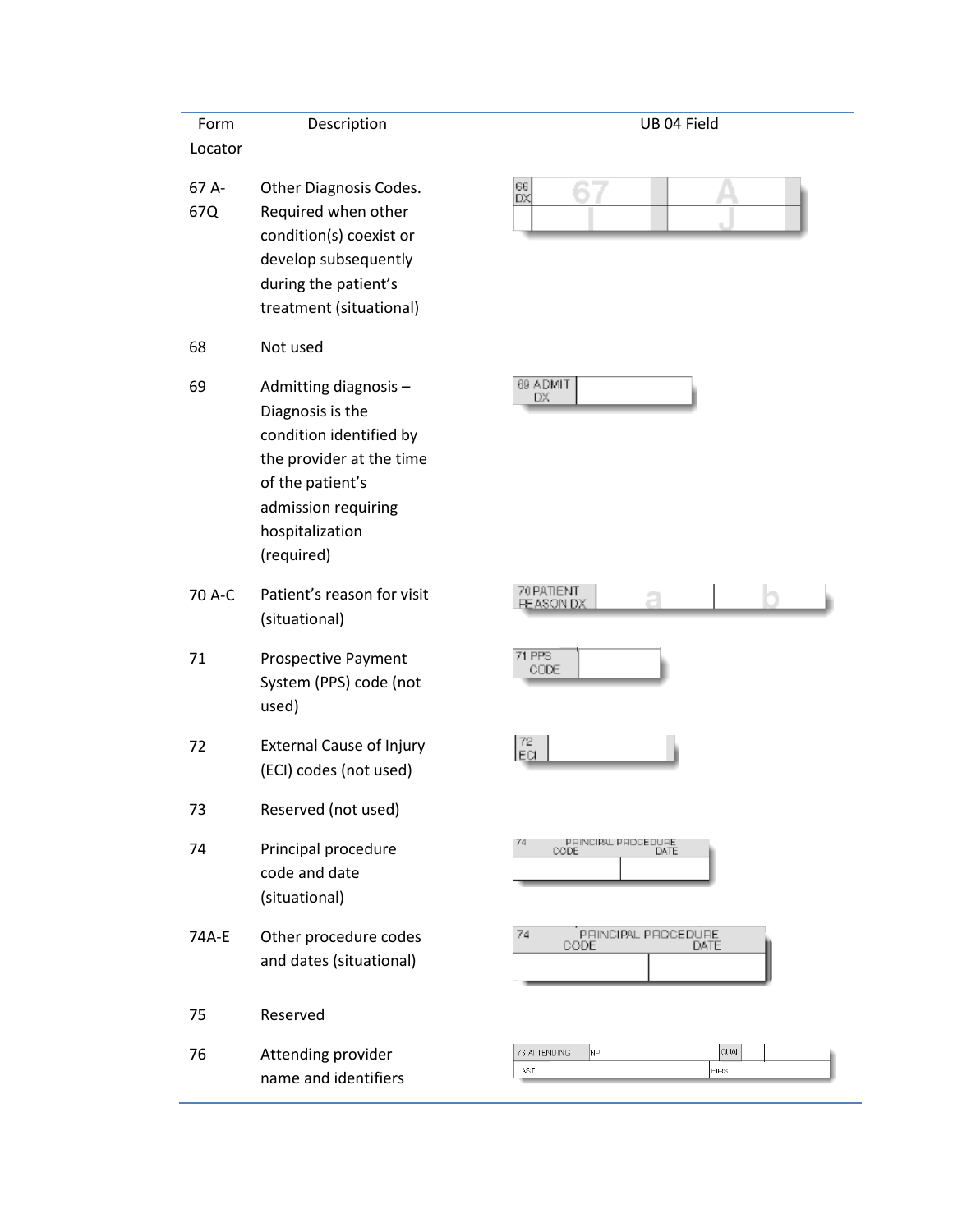| Form<br>Locator | Description                                                                                                                                                                                                                                          |
|-----------------|------------------------------------------------------------------------------------------------------------------------------------------------------------------------------------------------------------------------------------------------------|
|                 | (including NPI)                                                                                                                                                                                                                                      |
| 77              | Operating provider<br>name and identifiers<br>(including NPI)                                                                                                                                                                                        |
| 78 and<br>79    | Other provider name<br>and identifiers (including<br>NPI)                                                                                                                                                                                            |
| 80              | <b>Remarks For Renal</b><br>Dialysis Facilities, the<br>provider enters the first<br>month of the 30-month<br>period during which<br>Medicare benefits are<br>secondary to benefits<br>payable under an<br><b>EGHP. (See Occurrence</b><br>Code 33.) |
| 81              | Code-Code field<br>(situational)                                                                                                                                                                                                                     |

| 77 OPERATING<br>NΡI | <b>QUAL</b> |
|---------------------|-------------|
| LAST                | FIRST       |
|                     |             |
|                     |             |
| ZR OTHER<br>NPL     | <b>CUAL</b> |

UB 04 Field

| 78 OTHER | NFI | <b>CUAL</b>   |
|----------|-----|---------------|
| LAST     |     | <b>IFIRST</b> |
| 79 OTHER | NPL | <b>QUAL</b>   |
| LAST     |     | FIRST         |

BO REMARKS

| 81CC) |  |
|-------|--|
| a     |  |
| b     |  |
| Q     |  |
|       |  |